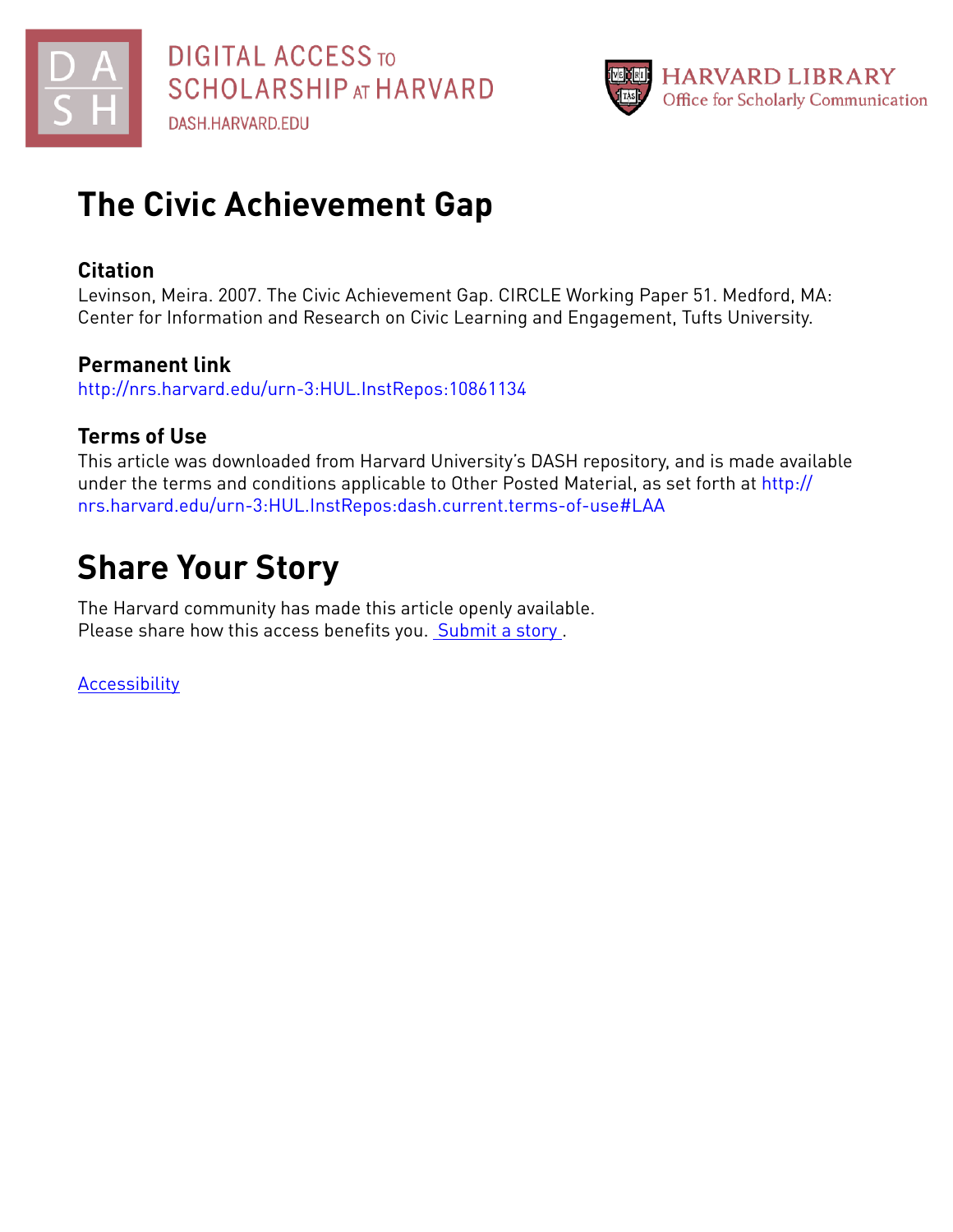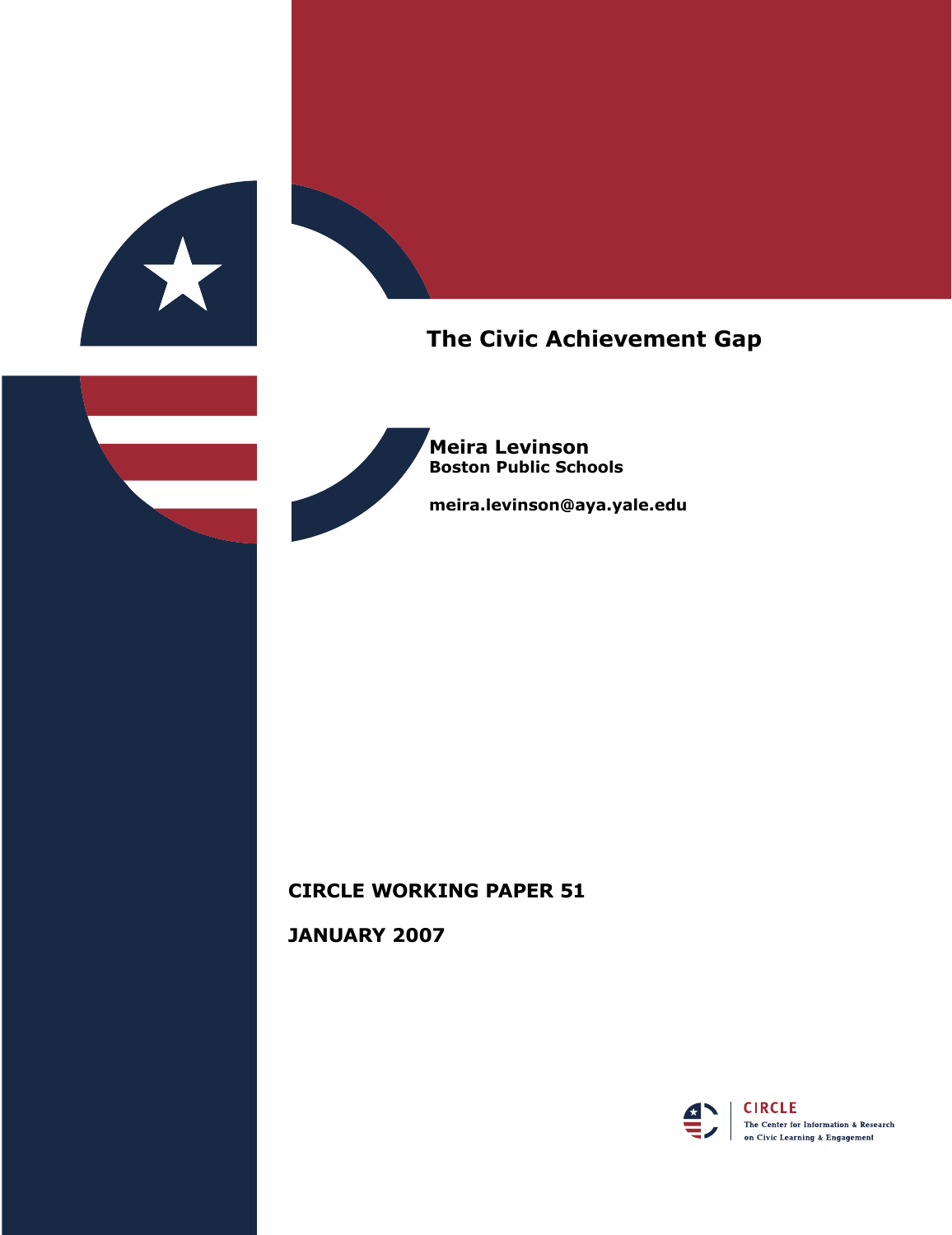*Abstract:* This paper, drawn from a book in progress, summarizes evidence of a *civic achievement gap* between non-white, poor, and/or immigrant youth, on the one hand, and white, wealthier, and/or native-born youth, on the other. Young people (and adults) in the former group demonstrate consistently lower levels of civic and political knowledge, skills, positive attitudes, and participation, as compared to their wealthier and white counterparts. As a result, they face serious political disadvantages.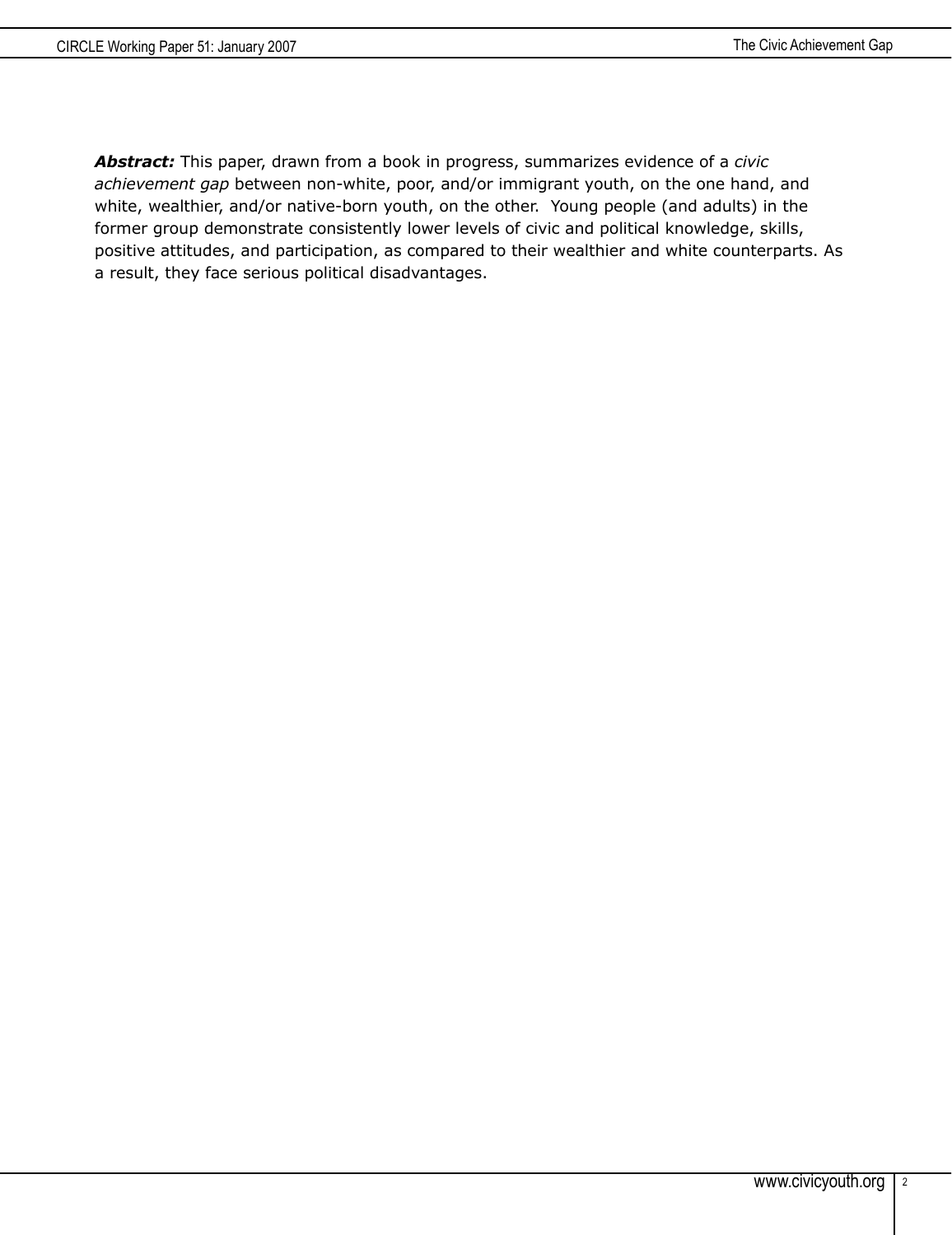*"No black person is going to become president in my lifetime," Donte1 asserted with unassailable confidence. It was February 1999, and my eighth-grade U.S. History class was, as usual, trying to direct the conversation away from my planned lesson. Because I was curious about Donte's reasons for making this assertion, though, I took the bait.*

*"Why?" I asked. "You think that racism and prejudice are just too great?"*

*"Naw!" Donte responded. "Black people are just too lazy and too stupid! I mean, look, who are all the poor people in the United States? Black people! Look around this classroom! We're all poor, and who are we? Mostly black! And think about how many of us are failing – might not even graduate…"*

*"Donte, I can't believe you're saying that!" India bristled. "You may be lazy, but a lot of the others of us aren't, and anyway you know you're not stupid, and neither am I. I think there might be a black president in our lifetime; even if there's not, it's not because we're too lazy and stupid."*

*"Did you know that middle class blacks outnumber poor blacks in the US?" I added. "Also, there are more poor whites than poor blacks in the US."2*

*"You wrong, Dr. Levinson. All the blacks I know are poor. And I know there aren't more poor whites than poor blacks!"*

*"Just look at reality," Jose concurred. "Who's in this school? Blacks, Dominicans, Puerto Ricans… I mean, yeah, Rita is in our class, but she's like an honorary black person." Many of the other students nodded, and Rita, a white, Jewish girl from the neighborhood, smiled. "You can't tell me there are all these poor whites and rich blacks around who we just don't see."*

*"No, it's true," I persisted.*

*"Anyhow," Jamal said dismissively, "you don't see anybody black running for President."*

*"No, there is an African-American man running for president this year," I responded. "Alan Keyes. He's running in the Republican primary against John McCain, George Bush, Steve Forbes, and the rest of them."*

*"Dr. Levinson, do you think that Alan Keyes* 

*will be assassinated?" Andrew interjected.*

*When I first started teaching, I would have been blindsided by such a question, but by a few years in, I had learned enough about how my students thought about politics that I wasn't surprised. "Are you asking that, Andrew, because you're afraid that powerful black politicians are likely to be assassinated?"*

*"Sure," Andrew responded. "I mean, look at Ron Brown, Martin Luther King, Malcolm X. And you know why Colin Powell didn't run for president. His wife wouldn't let him, because she knew he'd get killed, too…"*

This discussion, which took place in my class at the McCormack Middle School in the Dorchester neighborhood of Boston, $3$  is representative of numerous discussions I've had with my students over eight years of teaching in overwhelmingly non-white and poor urban schools in Atlanta and Boston. My students have explained to me  $-$  a white, obviously middle class woman – in immense detail how and why minorities and poor people are personally deficient, socially and politically marginalized, discriminated against, and even killed if they threaten to become too powerful. As a teacher, I have struggled to figure out how to convince my students otherwise: how to teach them that effective civic and political participation by poor people of color is both possible and desirable, and then how to help them develop the knowledge, skills, and capacities to become effective civic and political actors.

One challenge my students and I face in learning from each other about such engagement is that our lived experiences, and thus in part what we think we "know" about how the world works, diverge so widely. Donte and Jose *knew* that most black people but only a few white people are poor because that is what they saw; hence, my claims to the contrary were roundly rejected as being merely a "teacher fact" that was out of touch with the way things really were. $4$  Similarly, Andrew *knew* that minorities – especially African-Americans – who gained political power were likely to be assassinated, just as my students the following year *knew* that transit police officers are never to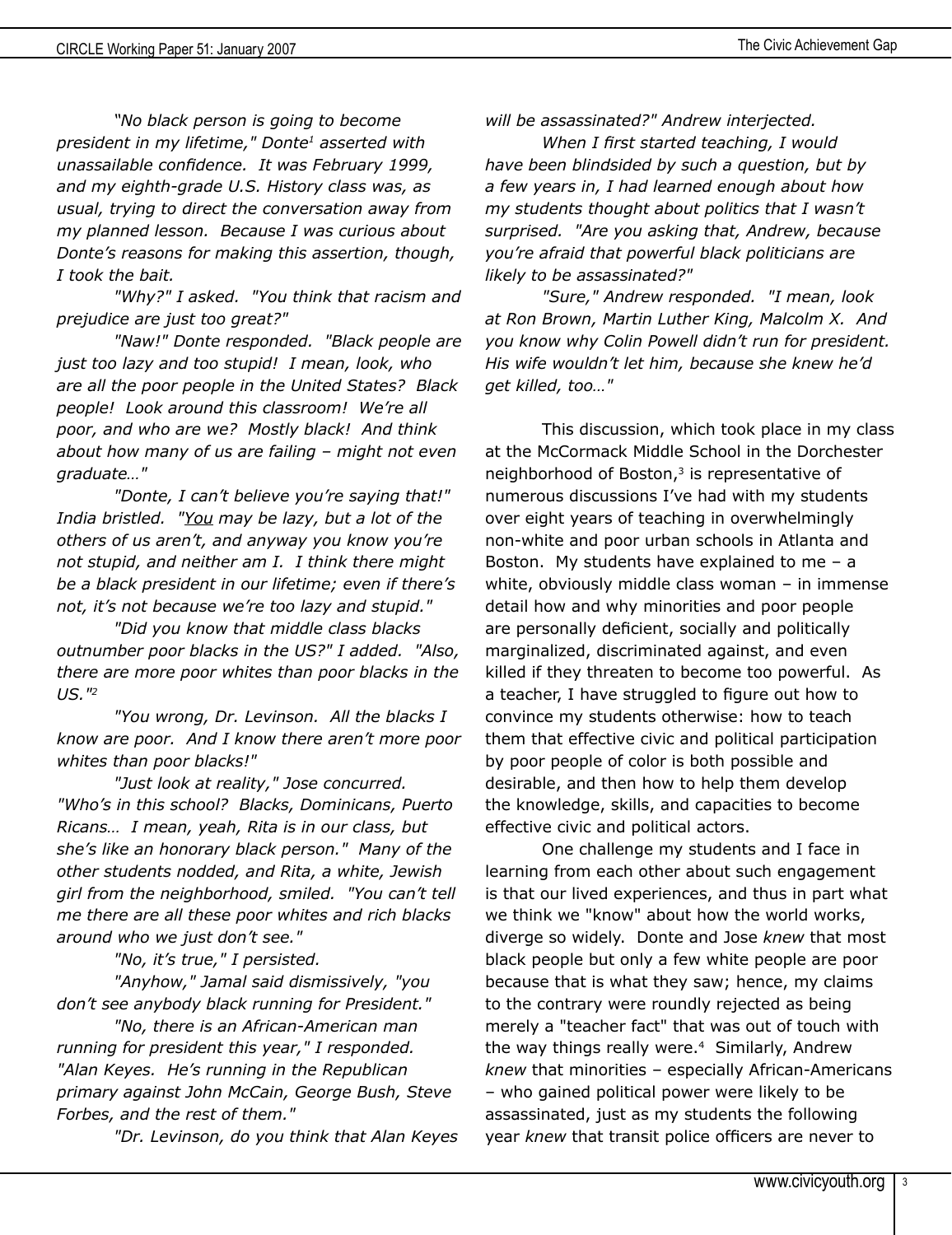be trusted or that it was pointless to advocate for more resources for our school because nobody in government cared about them anyway.

I was and am willing to try to impose (through proof, discussion, rhetoric, and repetition) what I *know* in some cases: for example, that a majority of blacks in the United States are middle class, or that people of color are not personally deficient (lazy, stupid, etc.) in comparison to whites. The incontrovertible nature of other things that I think I know, however, is less clear cut. I *know* my students would be treated better on the subway if they opened up a dialogue with transit police. Am I right? What about my quest to get my students more civically and politically engaged in addressing problems in the neighborhood? I *know* this would empower them and their communities – but my students can be eloquent about the dangers of visible power. The past two years, for example, I have required my students to complete "citizenship projects" addressing a problem of concern to them. More than once, my students have told me it would be literally suicidal for them to work visibly to reduce one of the biggest problems in their neighborhood: gang violence. Are they right?

I bring these issues of experience and knowledge to the fore not in order to question the very nature or existence of knowledge. I am actually a firm believer in truth, as unfashionable as that may be these days. Rather, I raise them in order to emphasize that my students are undoubtedly often in the right, and I am sometimes (unknowingly) in the wrong. Hence, my opening anecdote is intended to give some flesh and context to the argument that follows; it is not intended to suggest that my students are deficient in some way. Similarly, my central claim in this paper – that there is a profound *civic achievement gap* between non-white, poor, and/or immigrant youth, on the one hand, and white, wealthier, and/ or native-born youth, on the other – is intended to highlight a deep defect in our democratic institutions, including in our schools as sites of civic education, not to suggest that there is a defect in low-income, young people of color themselves. The challenges that they face are profound, and

while I am firmly convinced that it is imperative to eliminate the civic achievement gap by helping poor, non-white, and immigrant youth gain the civic knowledge, skills, and attitudes necessary for taking effective civic and political action, I believe that it is imperative for our health as a nation as a whole as much as for the sake of the youth themselves.

My claim that a civic achievement gap exists in this country depends first on an articulated conception or ideal of citizenship. In the spirit of trying to develop a capacious, pluralistic, and welcoming understanding of citizenship and civic education, I adopt the national consensus definition of good civic education and citizenship promulgated in *The Civic Mission of Schools*. This report, released in 2003 by CIRCLE and the Carnegie Corporation of New York, masterfully integrates the many disparate strands of belief and ideology about citizenship into a simple, clear, and consensusdriven form:5

Civic education should help young people acquire and learn to use the skills, knowledge, and attitudes that will prepare them to be competent and responsible citizens throughout their lives. Competent and responsible citizens:

1. are informed and thoughtful; have a grasp and an appreciation of history and the fundamental processes of American democracy; have an understanding and awareness of public and community issues; and have the ability to obtain information, think critically, and enter into dialogue among others with different perspectives.

2. participate in their communities through membership in or contributions to organizations working to address an array of cultural, social, political, and religious interests and beliefs.

3. act politically by having the skills, knowledge, and commitment needed to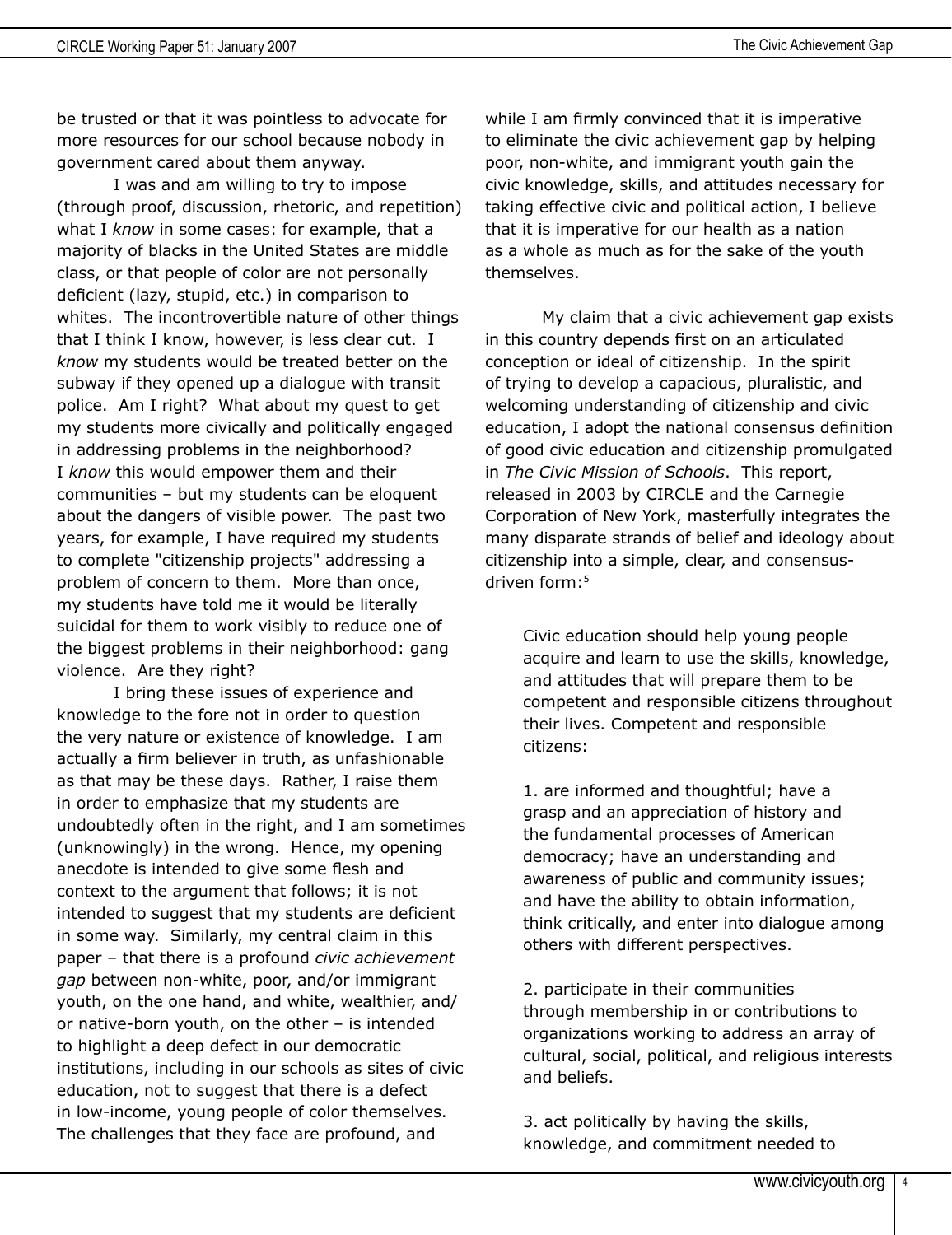accomplish public purposes, such as group problem solving, public speaking, petitioning and protesting, and voting.

4. have moral and civic virtues such as concern for the rights and welfare of others, social responsibility, tolerance and respect, and belief in the capacity to make a difference.<sup>6</sup>

There are numerous specifics in this definition that one could dispute, of course. What I want to emphasize, however, is the general importance of civic k*nowledge*, *skills*, *attitudes*, and *behaviors* for this ideal of citizenship. Whether one agrees with the exact description of each component is a secondary concern. In essence, good citizens need to be *knowledgeable* about politics, history, government, and current events; they need to be *skilled* communicators, thinkers, and deliberators; they need to be *concerned* about the common good in addition to their own selfinterest, and to *believe* it is possible and worth trying to make a difference through public action; and they need to *become involved* in public or community affairs, through some combination of voting, protesting, contacting public officials, mobilizing others, contributing time or money to causes or campaigns, participating in community groups, and other appropriate actions. This is what it means to be a good citizen.

On all of these measures, there is evidence of a profound *civic achievement gap* between poor, minority, and immigrant youth and adults, on the one hand, and middle-class or wealthy, white, and native-born youth and adults, on the other:

Knowledge and skills. As early as fourth grade and continuing into the eighth and twelfth grades, African-American, Hispanic, and poor students perform significantly worse on the civics test of the National Assessment of Educational Progress (NAEP) than white, Asian, and middleclass students.7 Similar disparities appear in American ninth graders' scores on a recent international test of civic knowledge and skills.<sup>8</sup> These results for youth are, unsurprisingly, echoed in studies of adults, as well. In a comprehensive study of adults' civic and political knowledge,

Michael Delli Carpini and Scott Keeter conclusively demonstrate that "men are more informed than women; whites are more informed than blacks; those with higher incomes are more informed than those with lower incomes; and older citizens are more informed than younger ones." These disparities are not small: out of the 68 questions Delli Carpini and Keeter asked, "in no case was the percentage correct for blacks as high as for whites or for low-income citizens as high as that for upper-income ones."9 In practice, this means that individuals who are poor, non-white, and first- or second-generation immigrant may be shockingly ignorant, from an outsider's perspective: a few years ago, for example, *none* of the twenty-seven students in one of my classes knew that July 4<sup>th</sup> celebrated the signing and publication of the Declaration of Independence.

Poor and minority people are also demonstrably less likely to develop civic skills via education, the workplace, or participation in voluntary associations—three of the primary venues in which individuals have the opportunity to develop and practice communication, analysis, organization, and leadership skills relevant to civic and political participation. This is because they are likely to leave school sooner and be less educated, to have lower-status jobs, and to participate in voluntary associations less. Poor Protestants and African-Americans partially make up for this gap by developing civic skills within their churches. But Latinos and other poor Catholics and non-churchgoing poor and minority individuals suffer the civic skill gap acutely.10 Again, I contend with this gap as a teacher on an almost daily basis in my interactions with my students and their parents or guardians (all poor, many immigrant, mostly nonwhite). My eighth grade students, for example, struggle to negotiate conflicts without getting into fights; they interact ineffectually with authority figures and get themselves into trouble despite their best intentions not to; and in at least one case a few years ago, they rely on me to teach them how to use a phone book to call up career exemplars to shadow for career day because they've never seen or used a telephone book before. Similarly, I frequently watch in frustration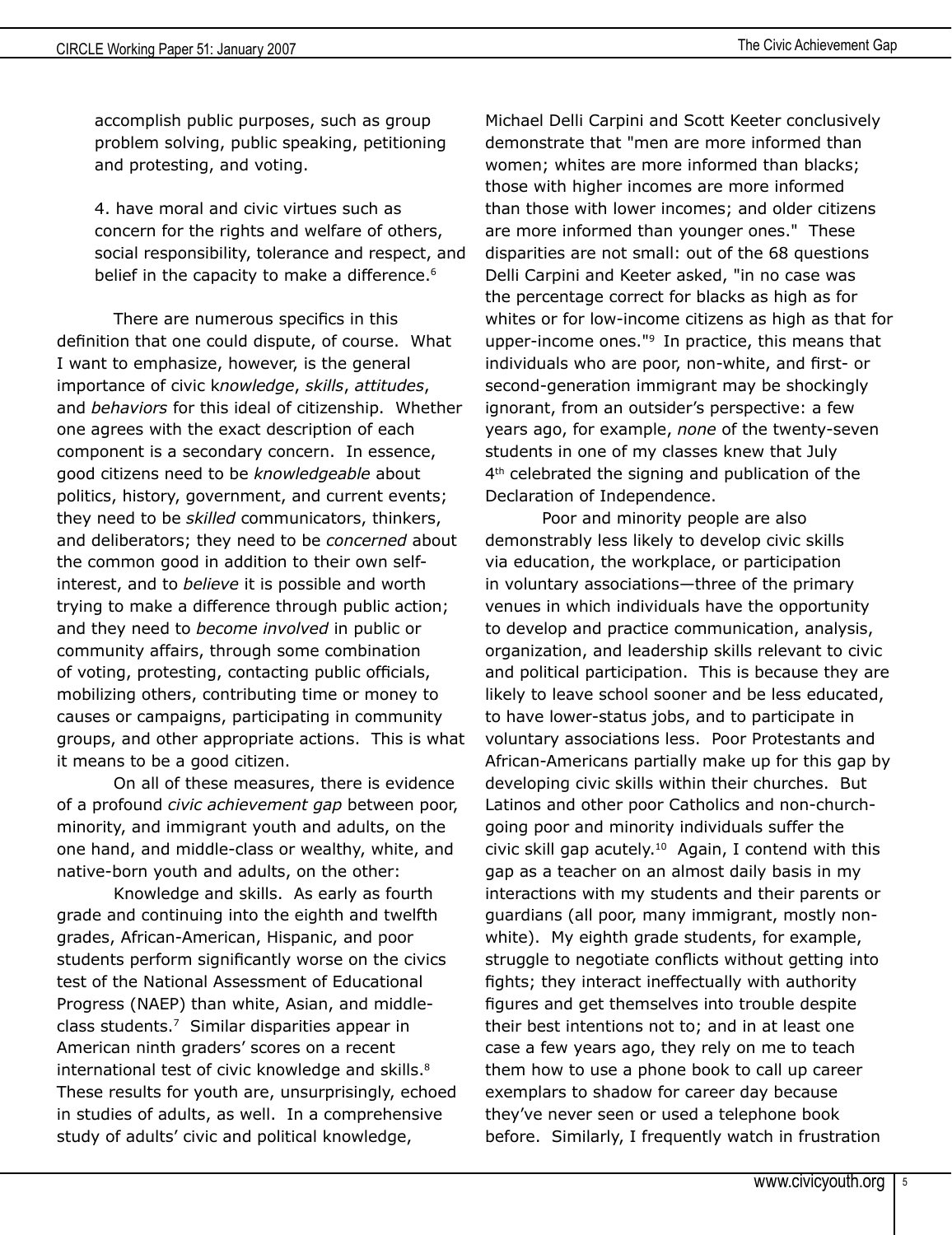as deeply committed and caring parents fail to advocate effectively for their child in meetings because they don't have the communication skills. This gap in civic knowledge and skills thus impacts not just individuals' interactions with government officials or politicians but their everyday experiences at school and in the community as well.

*Behavior/Participation.* There has been a fair amount of media coverage of the voting gap based on race, ethnicity, and income. In the presidential election of 2004, for example, Hispanic and Asian voting-age citizens voted at a rate only *two-thirds* that of eligible whites (approximately 45 versus 67 percent, respectively) $11$ , while people living in families with incomes under \$15,000 voted at barely *half* the rate of those living in families with incomes over \$75,000 (45 versus 80 percent, respectively).12 Naturalized citizens, too, vote at significantly lower rates than native born citizens – 54 versus 65 percent in the 2004 presidential election – which is an important cause for concern since twenty percent of the U.S. population is firstor second-generation immigrant.<sup>13</sup>

But significant behavior disparities also persist beyond voting. Reliable analyses of political participation, as measured by membership in political parties, campaign donations, campaign volunteering, participation in protests, contacting an elected official, and so forth, show vast disparities linked with both class and race. (Immigrant vs. native-born participation rates have not been studied to the same extent.) People who earn over \$75,000 annually are politically active at up to *six times* the rate of people who earn under \$15,000, whether measured by working for a campaign, serving on the board of an organization, or even such relatively low-cost actions as participating in protests or contacting officials.<sup>14</sup> Latinos, too, are far less involved in all of these activities than whites or blacks, and blacks are more likely to participate in "outsider" activities such as protests rather than "insider" activities such as campaign donations or direct contact with officials.<sup>15</sup> Hispanic young adults (ages 18-24) in particular have much lower rates

of voter registration and community involvement than their white and black peers, $16$  which is of great concern since youth as a whole have been voting and participating in civic life at historically low levels (although the uptick in the November 2004 elections may forecast a reversal of this trend).<sup>17</sup>

*Attitudes.* Poor students and students of color can be fundamentally mistrustful and cynical toward government, as my opening anecdote reveals. The gap between my students and me actually mirrors a nationwide racial civic attitude gap – designated a "chasm" by Robert Smith and Richard Seltzer – in individuals' trust in government (political trust) and their trust in each other (social trust).<sup>18</sup> (See Table 1 at the end of this paper.) Social class and trust are also directly correlated, as Robert Putnam reports in *Bowling Alone*:

In virtually all societies 'have-nots' are less trusting than 'haves,' probably because haves are treated by others with more honesty and respect. In America blacks express less social trust than whites, the financially distressed less than the financially comfortable, people in big cities less than small-town dwellers, and people who have been victims of a crime or been through a divorce less than those who haven't had these experiences.<sup>19</sup>

Insofar as my students live many of these demographic characteristics at once – they are poor, nonwhite, living in inner-city Boston, predominantly living with only one parent (or grandparent), and depressingly-frequently victims of both petty and serious crime – their cynicism and mistrust may be over-determined.

Although I did not realize it at the time I was teaching Donte's class, research also shows that political trust does not seem to be necessary to motivate participation. If anything, mistrust in government, when combined with a healthy sense of political efficacy, seems to *increase* voter turnout and have no effect on other forms of political participation.20 Al Sharpton's closing statement at the 2004 Democratic presidential debate in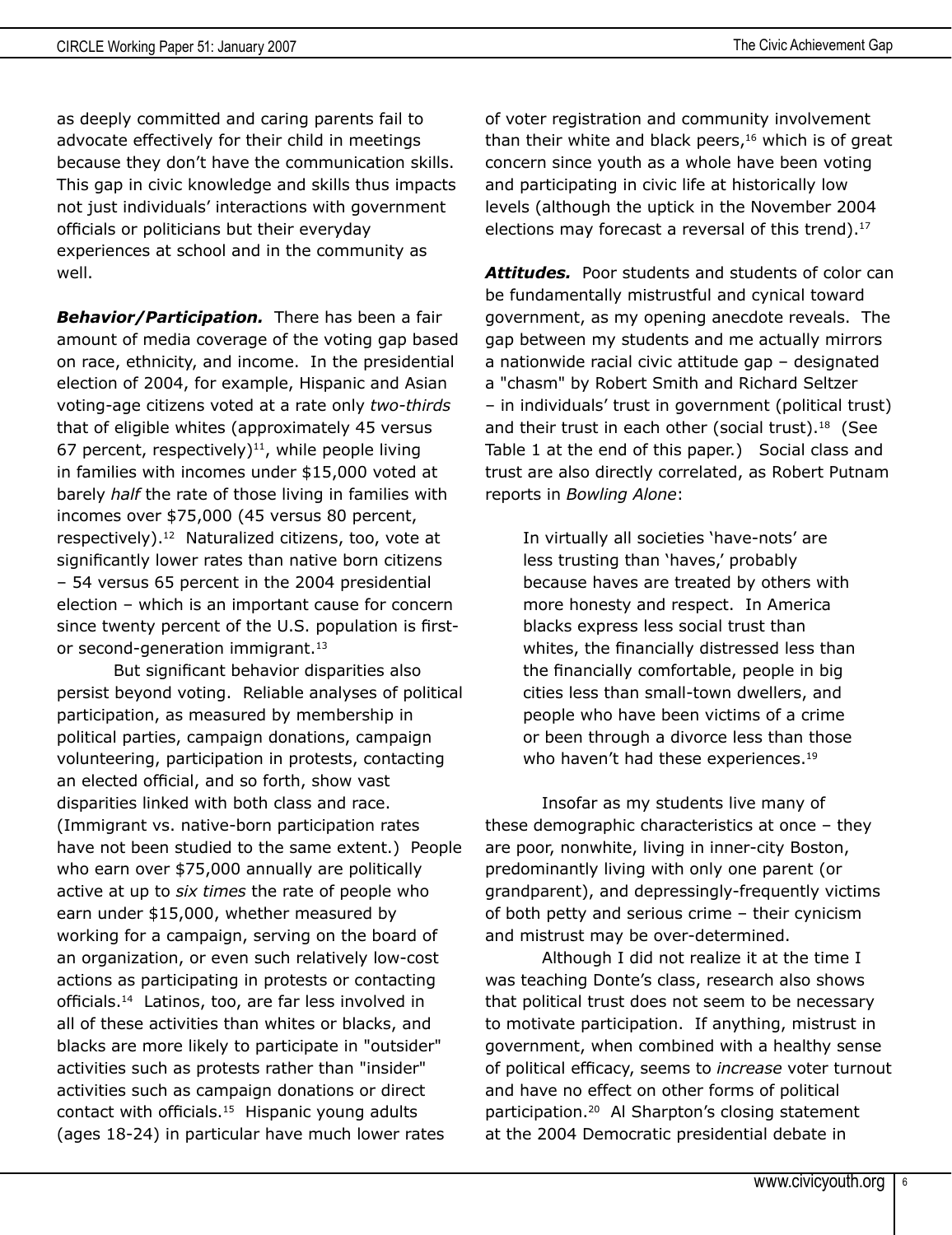Detroit exemplifies this conversion of mistrust and marginalization into participation, even as it directly echoes some of my students' sentiments:

But the problem we have is that in America many of us are not taken seriously. Most of us are not taken seriously. That's why we have a president that would send money to Iraq and not money to the schools in Detroit. That's why we have a president that wants to give people the right to vote in the capital of Iraq, Baghdad, and not respect the right of the voters in the capital of the U.S. in Washington, D.C. [Applause] So the problem is that they don't take me seriously personally. They don't take us, collectively, seriously. And that's why we need to register and vote and come out in numbers like we never did before... [applause] ... so they will never ever marginalize and not take us seriously again. $21$ 

The yawning attitudinal gap in trust between my students and me (and more broadly, between people who are poor, non-white, and victims of personal/social upheaval and those who are not) may not therefore be of particular concern.

By contrast, the sizable gap between us in our sense of *efficacy* – in other words, our belief that individuals can influence government (political efficacy) and especially that we ourselves can influence government (personal efficacy) – should be a cause of major concern. Efficacy is clearly correlated with engagement (the less efficacious one feels, the less likely one is to participate), and it also seems to be correlated with both race/ethnicity and class. In a landmark study, Verba, Schlozman, and Brady show that individuals' political efficacy increases in direct relationship to their income, with the poorest individuals expressing attitudes almost a full standard deviation lower than the wealthiest; it is also significantly correlated with race/ethnicity, with Latinos at the bottom, African-Americans in the middle, and white respondents at the top. $22$ 

Similarly, a study specifically of young Latinos, African-Americans, and whites (ages 15 to 25) shows equivalent significant differences in their confidence that "I can make a difference in solving the problems of my community."<sup>23</sup>

Focusing on politics itself, individuals had vastly different reactions to the 2000 presidential election voting irregularities in Florida. Nearly one-fifth (17 percent) of African-American survey respondents interpreted the "problems with the ballots or voting machines" as being "a deliberate attempt to reduce the political power of minorities," whereas barely one to three percent of white, Asian, and Hispanic survey respondents felt the same way. $24$  These data anticipate my own students' views about what happened in Florida; virtually every one of my students since the 2000 election (i.e., over 500 young people whom I've taught since November 2000) views that election as having been fraudulent. As one of my former students from Atlanta reiterated in an interview I conducted with her in the spring of 2004:

[N]o matter what you vote for, no matter how much you vote, it ain't gonna be in our hands. Whatever is going to happen is going to happen. . . . I believe it's in God's hands. Or whatever. You know, whatever plan He has for it, it's going to follow through regardless of who we vote on or what we vote on, or how much we complain, it's probably not right, you know. I just feel like there ain't nothing nobody can do. And then I also feel like…the other reason why I haven't voted is because, like he [another student in the group] was saying, when Bush wasn't supposed to win, it's like, well, why do people vote? Why? It ain't going to make no difference . . . . [I]f the government, they're going to pick whoever they want, they go with whoever they want to win anyway. And that's how it happened. It happened. Whenever whoever they say is going to win.

These various sources of data suggest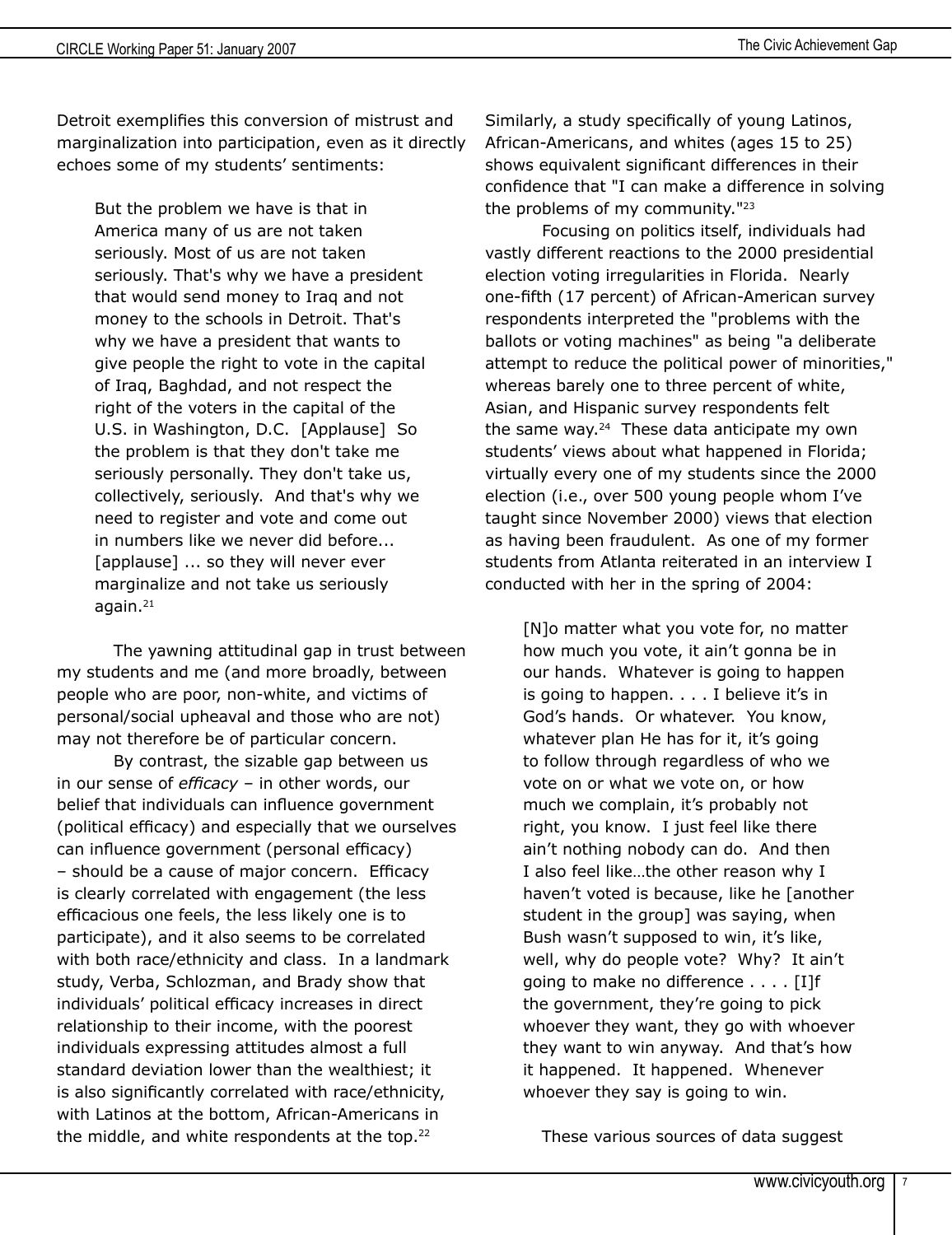strongly that the efficacy gap exists, is significant, and adversely influences individuals' civic and political participation, although it should be noted that there is evidence elsewhere that this gap may be neither so great nor so predictable as I claim.<sup>25</sup>

Finally, two other attitudinal components seem to contribute significantly to the civic achievement gap: namely, individuals' senses of civic identity and civic duty. Michael Dawson has demonstrated in considerable quantitative and qualitative detail the ways in which African-Americans' senses of civic membership and responsibility are distinct from non-African-Americans' in being focused on the "linked fate" of African-Americans as a group; these considerations become especially important to poor African-Americans.26 Immigrant citizens' sense of civic identity is similarly ambiguous. Although their sense of patriotism tends to be as high or higher than native-born citizens, their sense of themselves as Americans is more tenuous. In interviews I conducted this spring with first- and secondgeneration Arab-American students, parents, teachers, and community leaders in Dearborn, MI, for example, my interlocutors (most of whom were native-born citizens) consistently referred to "Americans" as "they." When questioned, one high school student responded as follows:

Meira: Three of you are American citizens, born in the United States. But you have consistently throughout the interview . . . used the term "Americans" not to refer to yourselves but to refer to others. . . . [Y]ou talked about Americans as other people. So I'm curious why.

Student: I see what you're trying to get us to say -- like we were born here, like, why shouldn't we consider ourselves as regular American people. But I think that we're different because we have to fall back on our parents' background because our parents -- that's what they teach us. That's what our culture is. Like our background from our old country and stuff like that.

This echoes other scholars' findings about secondgeneration immigrants in New York City. These second-generation Americans "used the term American in two different ways. One was to describe themselves as American compared to the culture, values, and behaviors of their parents. . . . But they also used 'American' to refer to the native white Americans that they encountered at school, the office, or in public places, but whom they knew far better from television and the movies. They saw those 'Americans' as part of a different world that would never include them because of their race/ethnicity. Many respondents sidestepped this ambivalent understanding of the meaning of being American by describing themselves as 'New Yorkers."<sup>127</sup>

Why do these data matter? Even if they do demonstrate, as I claim, a significant civic achievement gap along all four dimensions of civic engagement (knowledge, skills, attitudes, and behaviors) between poor, minority, and immigrant citizens, on the one hand, and wealthy, white, and native-born citizens, on the other, why should we care? I suggest that anyone who believes in the value of democratic governance should recognize how crucial it is to narrow the gap. Individuals' civic knowledge, skills, and attitudes profoundly influence their civic and political behavior, and civic and political engagement, concomitantly, are central to the strength, stability and legitimacy of democracy. Studies confirm, for example, that civic knowledge is clearly and directly correlated with higher levels of political participation, expression of democratic values including toleration, stable political attitudes, and adoption of "enlightened self-interest."28 Individuals' mastery of civic skills is also tied to both their likelihood of civic participation and especially their effectiveness. "[T]hose who possess civic skills, the set of specific competencies germane to citizen political activity, are more likely to feel confident about exercising those skills in politics and to be effective—or, to use the economist's term, productive—when they do."29

Participation, of course, matters because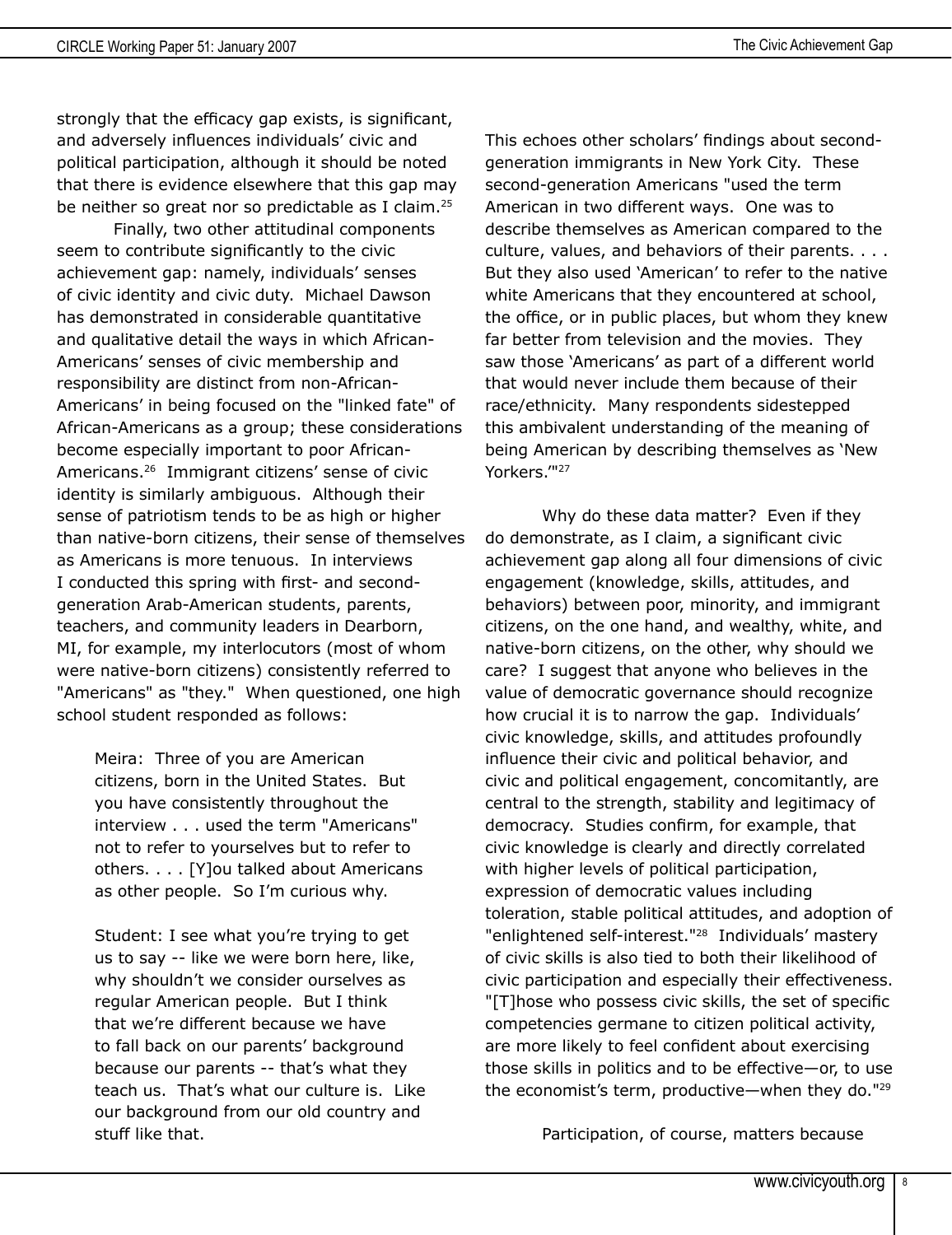democratic governance relies on participatory citizens. The legitimacy, stability, and quality of democratic regimes are all directly dependent on the robust participation of a representative and large cross-section of citizens. Governments that appear to (and/or do) serve the interests of only a narrow segment of the population cease to be viewed as democratic, and cease to inspire the loyalty and commitment of those who feel excluded or ignored. This poses a direct threat to both their legitimacy and stability. Political violence by citizens is also tightly linked to feelings of disaffection and alienation.<sup>30</sup> Furthermore, democratic deliberations and decisions are likely to be of lower quality if people representing only a fairly narrow range of experiences, interests, and backgrounds are involved. Part of the beauty of democracy, when it functions effectively and inclusively, is its ability to create aggregate wisdom and good judgment from individual citizens' necessarily limited knowledge, skills, and viewpoints. To exclude citizens from this process is to diminish the wisdom that the collectivity may create.

Attitudes matter, finally, because they constitute the motivational preconditions for civic engagement. Whether one knows nothing about current events or has a Ph.D. in political science, whether one is a shy follower or a brilliant orator

and leader, if one doesn't believe that civic and political participation in general can make a difference or that one's own participation matters, then one is not going to participate. Political efficacy is crucial for motivating civic and political engagement. Attitudes of civic duty or obligation are also important motivators; the effect of citizen duty "is not enormous, but it is unmistakable: citizens with a strong sense of civic duty are about 6 percentage points more likely to turn out to vote in recent presidential elections than are their otherwise comparable counterparts who do not recognize voting as an obligation of citizenship."31 Verba, Schlozman, and Brady also found that civic obligation was the most important attitudinal predictor for civic activism.<sup>32</sup> And finally, identity seems to figure importantly in influencing the character and quality of civic engagement, as political psychologists, philosophers, and others have shown. 33

In sum, the civic achievement gap is a significant and documentable threat to democratic ideals and practice. I suggest that it is important for both the civic and political empowerment of poor, minority, and immigrant individuals, and for the health of the polity as a whole, that we develop means of closing the gap.

| <b>BLACKS: 81%</b><br><b>WHITES: 57%</b><br><b>HIGH SCHOOL DROPOUTS: 78%</b><br><b>COLLEGE GRADUATES: 43%</b> |
|---------------------------------------------------------------------------------------------------------------|
| <b>BLACKS: 73%</b><br><b>WHITES: 16%</b>                                                                      |
| <b>BLACKS: 62%</b><br><b>WHITES: 21%</b>                                                                      |
| <b>BLACKS: 9%</b><br><b>WHITES: 52%</b>                                                                       |
| BLACKS: 33% LATINOS: 32%<br>WHITES: 21% ASIANS: 25%                                                           |
| BLACKS: 78% LATINOS 46%<br>WHITES: 38% ASIANS: 32%                                                            |
| <b>WHITES MORE THAN BLACKS</b>                                                                                |
| <b>WHITES MORE THAN HISPANICS</b>                                                                             |
|                                                                                                               |

#### **TABLE 1: RACIAL AND ETHNIC DISPARITIES IN LEVELS OF SOCIAL AND POLITICAL TRUST**

*Source: Washington Post, Kaiser Family Foundation and Harvard University 1995; Washington Post, Kaiser Family Foundation and Harvard University 2000; Washington Post, Kaiser Family Foundation and Harvard University 2001; Baldi et al. 2001; Public Agenda 1998; Smith and Seltzer 2000; Sigelman and Tuch 1997.*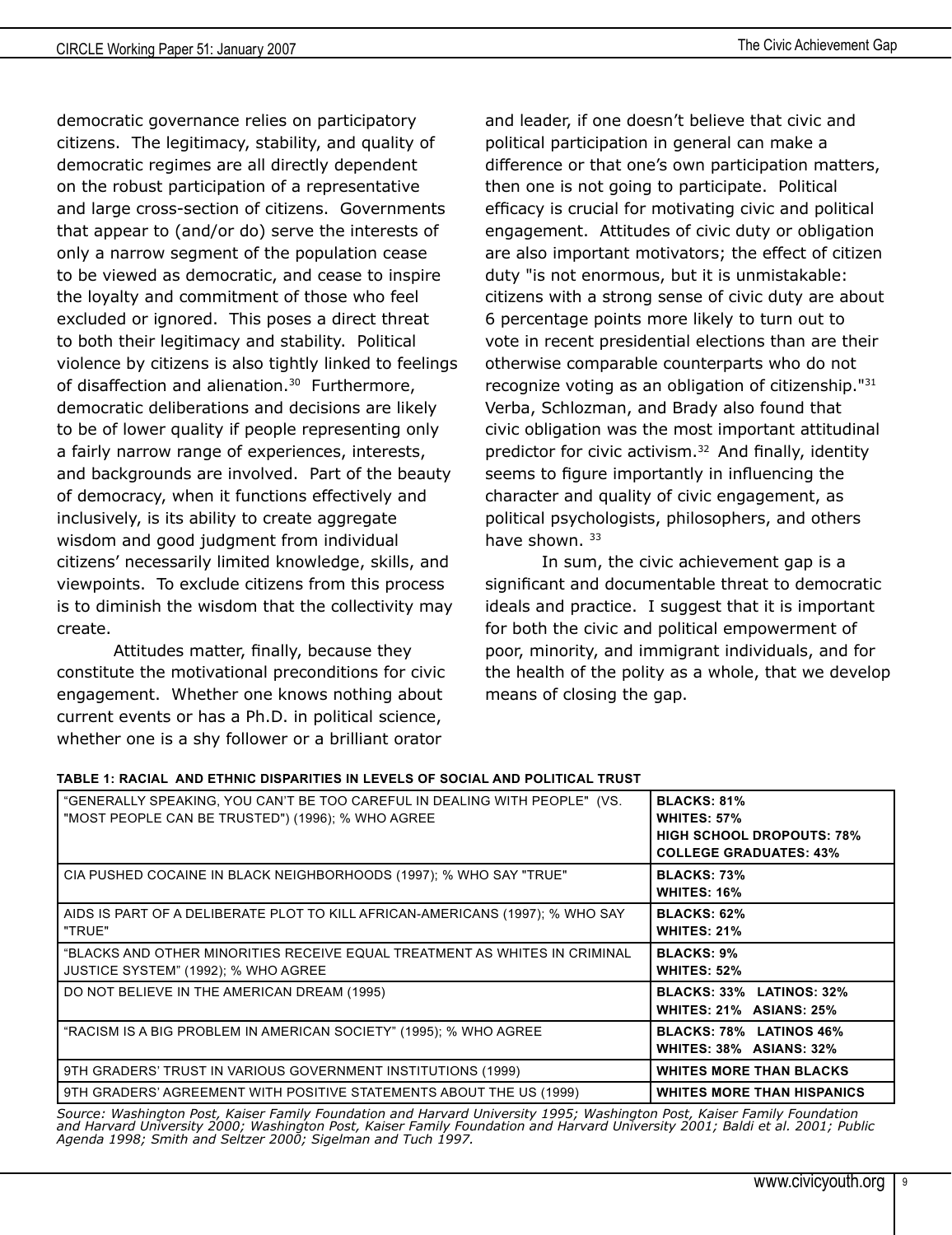#### **ENDNOTES**

1 All student names have been changed to protect students' privacy.

2 See http://www.census.gov/hhes/poverty/poverty02/table1.pdf for evidence of this.

3 I should note that I have reconstructed this conversation from memory; this is not a verbatim transcript.

4 See Rosenzweig and Thelen 1998 for further evidence of this distinction between school knowledge and "real history."

5 I should note, in the spirit of full disclosure, that I was a signatory to this document.

6 Carnegie Corporation of New York and CIRCLE 2003: 4.

7 Lutkus et al. 1999.

8 Baldi et al. 2001: Tables 4.1 and 4.5.

9 Delli Carpini and Keeter 1996: 157, also Tables 4.8 and 4.9, Figure 4.1; see also Verba, Schlozman and Brady 1995: Table 12.4 for independent corroborating data.

10 Verba, Schlozman and Brady 1995: Ch. 11.

11 U.S. Census Bureau 2005: Table 4a.

12 U.S. Census Bureau 2005: Table 9.

13 U.S. Census Bureau 2005: Table 13; see also DeSipio 2001.

14 Verba, Schlozman and Brady 1995: 190, Figure 7.2.

15 Verba, Schlozman and Brady 1995: Ch. 8; Nie, Junn and Stehlik-Barry 1996; see also Wolfinger and Rosenstone 1980.

16 Verba, Schlozman and Brady 1995; Lopez 2003.

17 National Association of Secretaries of State 2004; Carnegie Corporation of New York and CIRCLE 2003; Galston 2003.

18 See also Sidanus et al. 1997; Sanchez-Jankowski 2002; Lopez 2003; Dawson 1994; Dawson 2001 for evidence on similar race-related civic attitude gaps among young people in particular. The data on this are not conclusive, however; Baldi et al. 2001; Public Agenda 1998 both include evidence that the attitudinal gap is small or non-existent.

19 Putnam 2000: 138.

20 Rosenstone and Hansen 1993; Kinder 1998: 831-832; Uslaner 2002.

21 Sharpton 2003.

22 Verba, Schlozman and Brady 1995: Table 12.4.

23 Lake Snell Perry & Associates and The Tarrance Group 2002; Carnegie Corporation of New York and CIRCLE 2003.

24 Washington Post, Kaiser Family Foundation and Harvard University 2001: 24.

25 In contrast to the data presented above, for example, one survey found that an equal percentage of Latinos, whites, and African-Americans (about 60 percent) agreed with the statement that "political leaders do not care much what people like me think"; similarly, half of whites and African-Americans (but 60 percent of Latinos) agreed that they couldn't understand politics and government because they are too complicated. These figures suggest that lack of political efficacy is equally distributed across the board. A 1996 poll entitled "The State of Disunion: Survey of American Political Culture" also concluded that African-Americans and whites are equally committed to the American dream, civic minded, supportive of the political system, pessimistic (or optimistic) about American institutions, and disaffected from American government and leaders; data from the international IEA study of ninth graders are similarly ambiguous. See Washington Post, Kaiser Family Foundation and Harvard University 2000: 10; Hunter and Bowman 1996; Baldi et al. 2001.

26 Dawson 1994; Dawson 2001.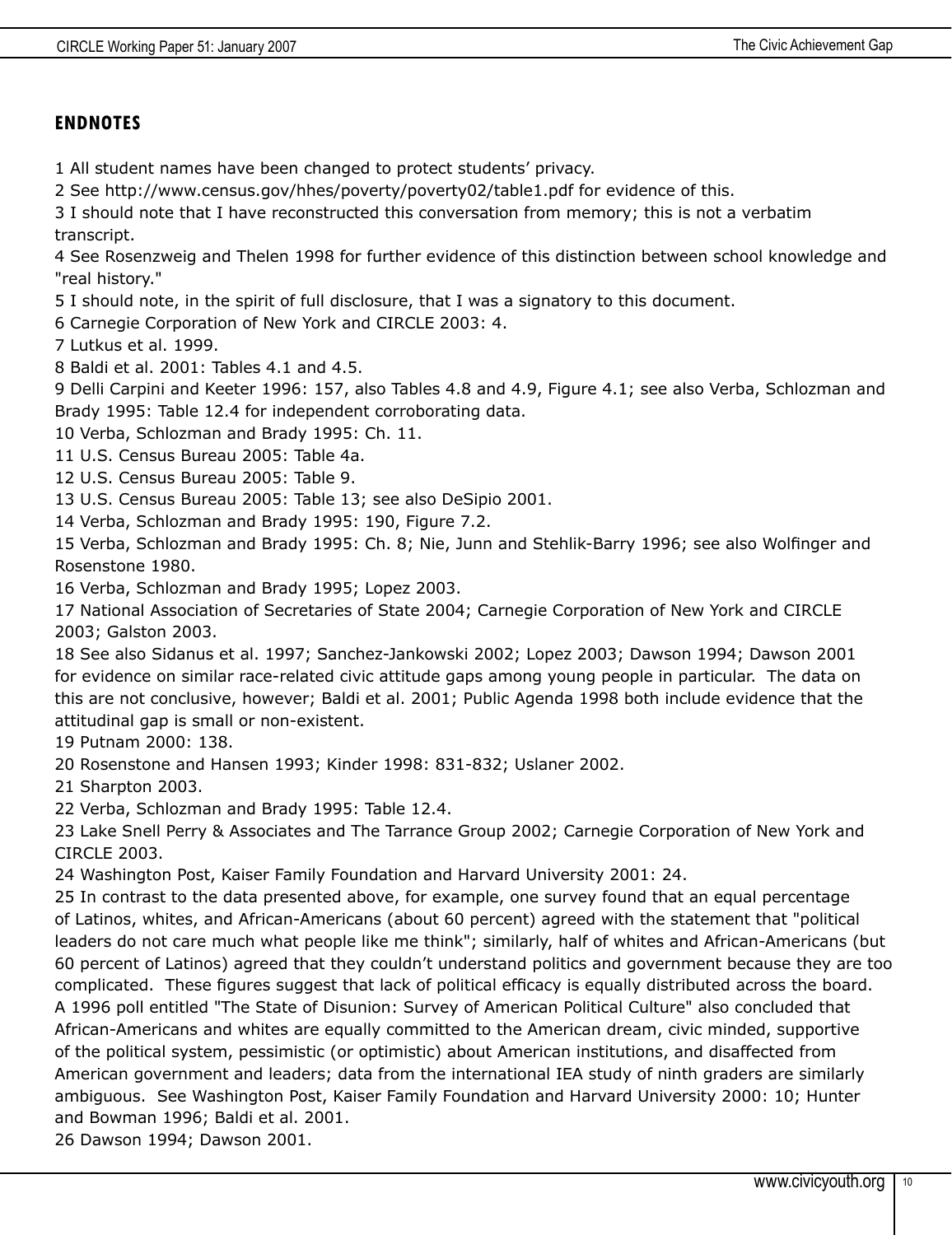27 Kasinitz, Mollenkopf and Waters 2002; see also Stepick and Stepick 2002.

28 Galston 2001; Delli Carpini and Keeter 1996.

29 Verba, Schlozman and Brady 1995: 305.

30 Kinder 1998: 831-832.

31 Kinder 1998: 832.

32 Verba, Schlozman and Brady 1995: Ch. 4.

33 Damon 2001: 135. See also Damon 2001: 127; Feinberg 1998: 47. Melissa Williams powerfully challenges this emphasis on identity, arguing instead in favor of replacing "citizenship-as-identity" with a model of "citizenship as membership in a community of shared fate." But even her model of "shared fate" requires that students see themselves and their future as being "enmeshed in relationships" with others. See Williams 2003.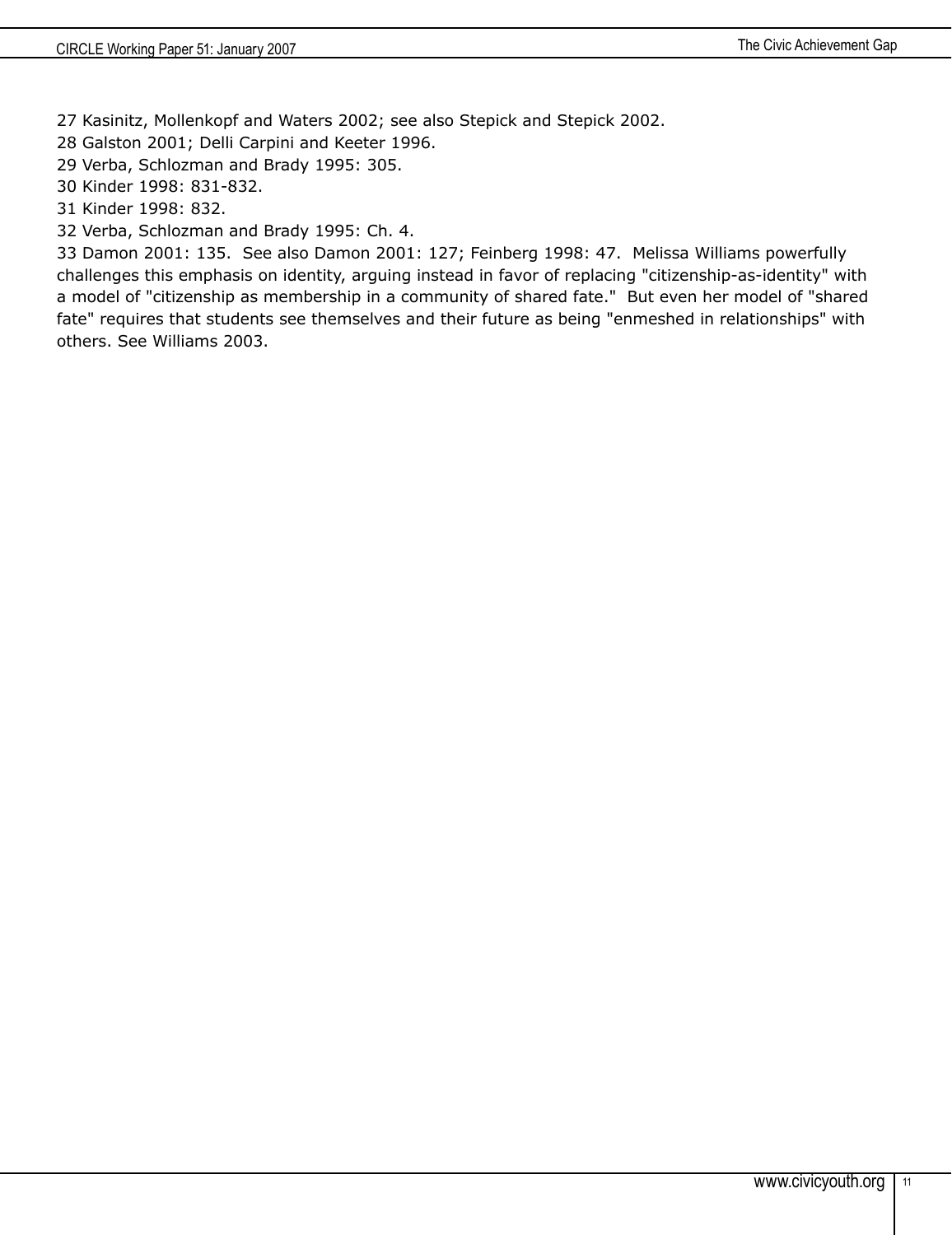### **BIBLIOGRAPHY**

- Baldi, S., M. Perie, D. Skidmore, E. Greenberg and C. Hahn. (2001). What Democracy Means to Ninth-Graders: U.S. Results From the International IEA Civic Education Study. Washington, D.C., U.S. Department of Education and National Center for Education Statistics.
- Carnegie Corporation of New York and CIRCLE. (2003). The Civic Mission of Schools. New York, Carnegie Corporation of New York and CIRCLE.
- Damon, William (2001). "To Not Fade Away: Restoring Civil Identity Among the Young." Making Good Citizens. Diane Ravitch and Joseph P. Viteritti, Ed. New Haven and London, Yale University Press: 123-141.
- Dawson, Michael C. (1994). Behind the Mule: Race and Class in African-American Politics. Princeton, Princeton University Press.
- Dawson, Michael C. (2001). Black Visions: The Roots of Contemporary African-American Political Ideologies. Chicago, Chicago University Press.
- Delli Carpini, Michael and Scott Keeter (1996). What Americans Know About Politics and Why It Matters. New Haven, Yale University Press.
- DeSipio, Louis (2001). "Building America, One Person at a Time: Naturalization and Political Behavior of the Naturalized in Contemporary American Politics." E Pluribus Unum? Contemporary and Historical Perspectives on Immigrant Political Incorporation. Gary Gerstle and John Mollenkopf, Eds. New York, Russell Sage Foundation: 67-106.
- Feinberg, Walter (1998). Common Schools/ Uncommon Identities. New Haven, Yale University Press.
- Galston, William A. (2001). "Political Knowledge, Political Engagement, and Civic Education." Annual Reviews Political Science 4: 217-234.

Galston, William A. (2003). "Civic Education and Political Participation." Phi Delta Kappan 85(1): 29-33.

- Hunter, James Davison and Carl Bowman. (1996). The State of Disunion: 1996 Survey of American Political Culture, Executive Summary. Charlottesville, VA, The Post-Modernity Project, University of Virginia. Accessed February 6, 2003. http://religionanddemocracy.lib.virginia.edu/programs/survey/ pubinfo.html.
- Kasinitz, Philip, John Mollenkopf and Mary C. Waters (2002). "Becoming Americans/Becoming New Yorkers: The Experience of Assimilation in a Majority Minority City." International Migration Review 36(4): 1020-1036.
- Kinder, Donald R. (1998). "Opinion and Action in the Realm of Politics." The Handbook of Social Psychology, 4th Edition. Daniel T. Gilbert, Susan T. Fiske and Gardner Lindzey, Eds. Boston, McGraw-Hill: 778-867.
- Lake Snell Perry & Associates and The Tarrance Group. (2002). Short-Term Impacts, Long-Term Opportunities: The Political and Civic Engagement of Young People in America, CIRCLE and The Center for Democracy & Citizenship and the Partnership for Trust in Government at the Council of Excellence in Government. March 2002.
- Lopez, Mark Hugo (2003). Electoral Engagement Among Latino Youth. http://www.civicyouth.org/PopUps/ Electoral%20%20Engagement%20Among%20Latino%20Youth.pdf. Accessed November 12, 2003.
- Lutkus, Anthony D., Andrew R. Weiss, Jay R. Campbell, John Mazzeo and Stephen Lazer. (1999). NAEP 1998 Civics Report Card for the Nation. Washington, D.C., U.S. Department of Education, Office of Educational Research and Improvement, and National Center for Education Statistics. November 1999.
- National Association of Secretaries of State. (2004). New Millennuim Survey: American Youth Attitudes on Politics, Citizenship, Government and Voting, National Association of Secretaries of State. Accessed August 5, 2004. http://www.stateofthevote.org/survey/NASS\_execsumm.html.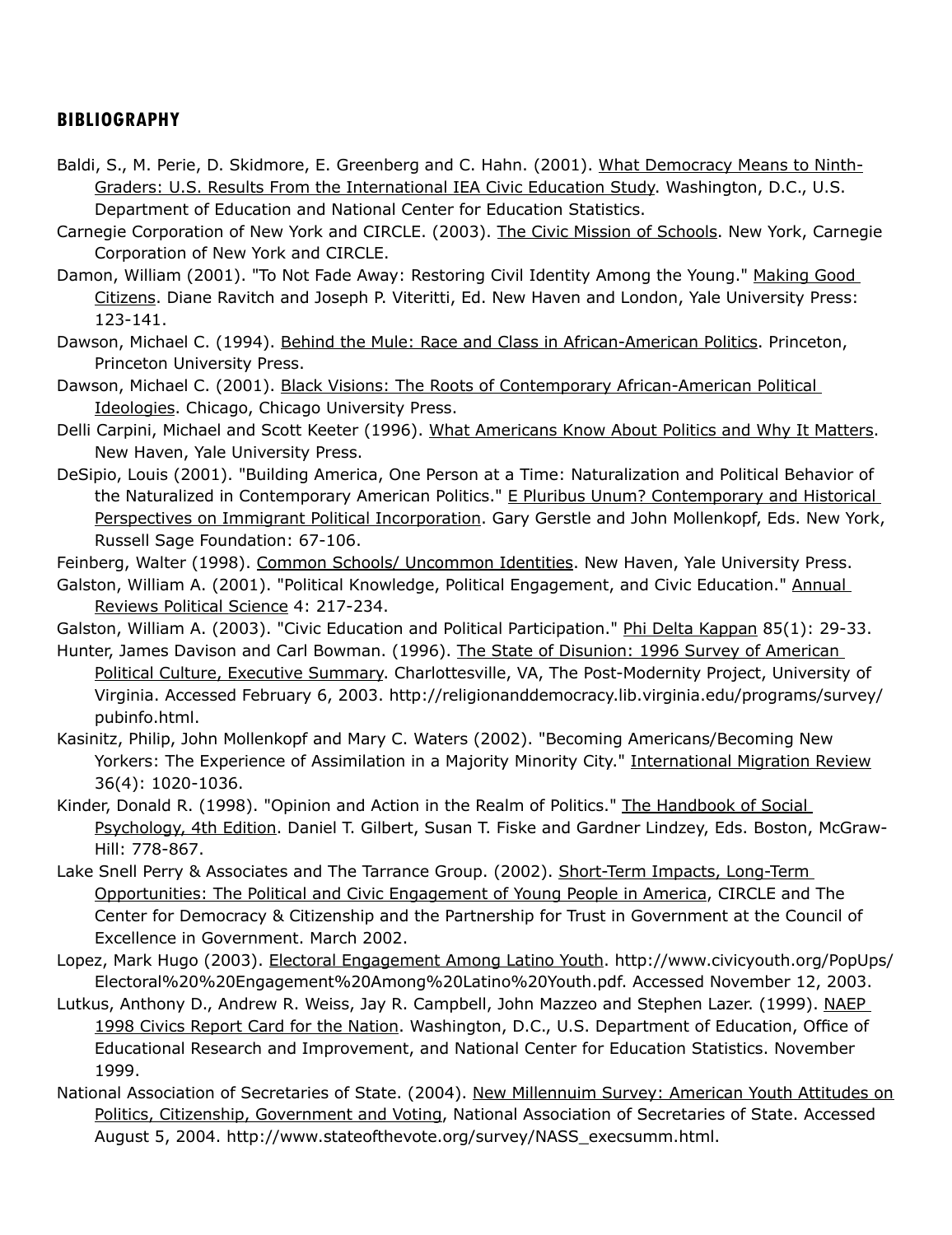- Nie, Norman H., Jane Junn and Kenneth Stehlik-Barry (1996). Education and Democratic Citizenship in America. Chicago, Chicago University Press.
- Public Agenda. (1998). A Lot To Be Thankful For: What Parents Want Children To Learn About America. New York, Public Agenda.
- Putnam, Robert D. (2000). Bowling Alone: The Collapse and Revival of American Community. New York, Simon and Schuster.
- Rosenstone, Steven J. and John Mark Hansen (1993). Mobilization, Participation, and Democracy in America. New York, Macmillan.
- Rosenzweig, Roy and David Thelen (1998). The Presence of the Past: Popular Uses of History in American Life. New York, Columbia University Press.
- Sanchez-Jankowski, Martin (2002). "Minority Youth and Civic Engagement: The Impact of Group Relations." Applied Developmental Science 6(4): 237-245.
- Sharpton, Al (2003). "Democratic Presidential Debate: Closing Debate, Fox News Transcript. October 26, 2003.
- Sidanus, Jim, Seymour Feshback, Shana Levin and Felicia Pratto (1997). "The Interface Between Ethnic and National Attachment." Public Opinion Quarterly 61: 102-133.
- Sigelman, Lee and Steven A. Tuch (1997). "Metastereotypes: Blacks' Perceptions of Whites' Perceptions of Blacks." Public Opinion Quarterly 61: 87-101.
- Smith, Robert C. and Richard Seltzer (2000). Contemporary Controversies and the American Racial Divide. Lanham, MD, Rowman and Littlefield.
- Stepick, Alex and Carol Dutton Stepick (2002). "Becoming American, Constructing Ethnicity: Immigrant Youth and Civic Engagement." Applied Developmental Science 6(4): 246-257.
- U.S. Census Bureau (2005). Voting and Registration in the Election of November 2004. http:// www.census.gov/population/socdemo/voting/cps2004.html. Accessed September 25, 2006.
- Uslaner, Eric M. (2002). The Moral Foundations of Trust. Cambridge, Cambridge University Press.
- Verba, Sidney, Kay Lehman Schlozman and Henry E. Brady (1995). Voice and Equality: Civic Voluntarism in American Politics. Cambridge, MA, Harvard University Press.
- Washington Post, Kaiser Family Foundation and Harvard University. (1995). The Four Americas: Government and Social Policy Through the Eyes of America's Multi-racial and Multi-ethnic Society. Washington, D.C.
- Washington Post, Kaiser Family Foundation and Harvard University. (2000). Washington Post/Kaiser Family Foundation/Harvard University National Survey on Latinos in America. Washington, D.C.
- Washington Post, Kaiser Family Foundation and Harvard University. (2001). Race and Ethnicity in 2001: Attitudes, Perceptions, and Experiences. Washington, D.C.
- Williams, Melissa (2003). "Citizenship as Identity, Citizenship as Shared Fate, and the Functions of Multicultural Education." Citizenship and Education in Liberal-Democratic Societies: Teaching for Cosmopolitan Values and Collective Identities. Kevin McDonough and Walter Feinberg, Eds. Oxford, Oxford University Press: 208-247.
- Wolfinger, Raymond E. and Steven J. Rosenstone (1980). Who Votes? New Haven, Yale University Press.